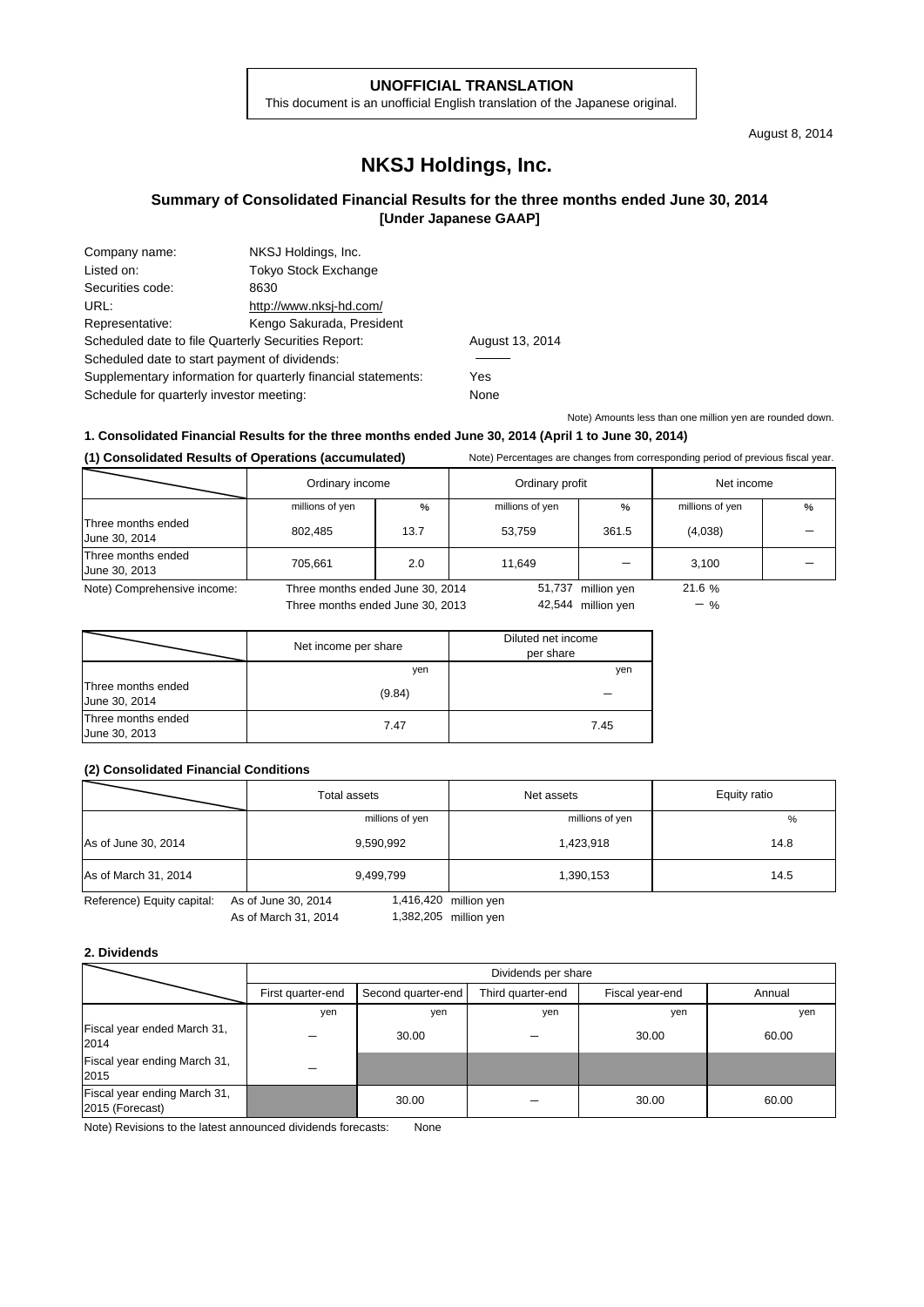#### **3. Forecasts of Consolidated Financial Results for the fiscal year ending March 31, 2015 (April 1, 2014 to March 31, 2015)**

Note) Percentages are changes from previous fiscal year.

|           | Ordinary profit |      | Net income      |        | Net income<br>per share |
|-----------|-----------------|------|-----------------|--------|-------------------------|
|           | millions of yen | %    | millions of yen | %      | yen                     |
| Full year | 152,000         | 35.2 | 33,000          | (25.3) | 80.23                   |

Note) Revisions to the latest announced forecasts of financial results: None

#### **(Notes)**

- (1) Changes in significant subsidiaries during the three months ended June 30, 2014 (changes in specified subsidiaries resulting in changes in the scope of consolidation): Yes
	- Increase: 1 (Company Name: Canopius Group Limited)
	- Decrease:  $-$  (Company Name:  $-$ )
- (2) Application of accounting methods used specifically for the preparation of the quarterly consolidated financial statements: Yes

|  |  |  | (3) Changes in accounting policies, changes in accounting estimations, and retrospective restatements |  |  |  |  |  |
|--|--|--|-------------------------------------------------------------------------------------------------------|--|--|--|--|--|
|--|--|--|-------------------------------------------------------------------------------------------------------|--|--|--|--|--|

| (1) Changes in accounting policies due to revisions to accounting standards: | Yes. |
|------------------------------------------------------------------------------|------|
| (2) Changes in accounting policies due to reasons other than the above:      | None |
| 30 Changes in accounting estimations:                                        | None |
| 4) Retrospective restatements:                                               | None |

Note) Please refer to "2. Information Concerning Notes in the Summarized Information (2) Changes in Accounting Policies, Changes in Accounting Estimations, and Retrospective Restatements" on page 3 for details.

(4) Number of shares outstanding (Common stock) :

①Total shares outstanding including treasury stock:

| As of June 30, 2014                      | 415,352,294 shares |  |
|------------------------------------------|--------------------|--|
| As of March 31, 2014                     | 415,352,294 shares |  |
| 2) Treasury stock:                       |                    |  |
| As of June 30, 2014                      | 7,352,202 shares   |  |
| As of March 31, 2014                     | 4.068.086 shares   |  |
| 3) Average number of shares outstanding: |                    |  |
| For the three months ended June 30, 2014 | 410,174,315 shares |  |
| For the three months ended June 30, 2013 | 414,923,689 shares |  |

#### **(Expression of implementation status of quarterly review procedures)**

This summary is outside the scope of the quarterly review procedures which are required by the Financial Instruments and Exchange Act, and the review procedures of the quarterly consolidated financial statements have not been completed as of the date of the disclosure of this summary.

#### **(Notes for using forecasts of financial results, etc.)**

The forecasts included in this document are based on the currently available information and certain assumptions that we believe reasonable. Accordingly, the actual results, etc. may differ materially from those projected herein depending on various factors.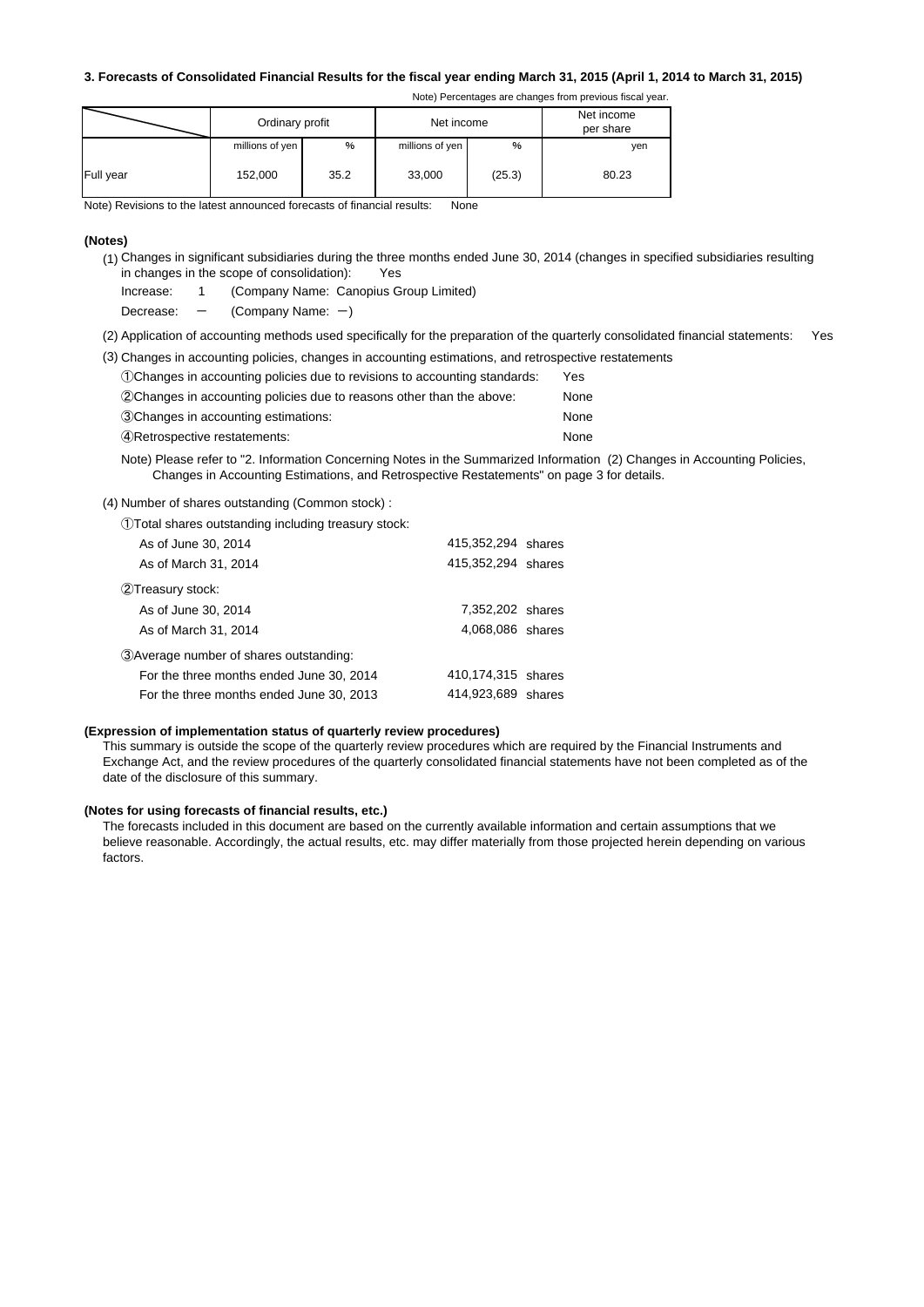## Contents – Appendices

| 1. Qualitative Information Related to Consolidated Financial Results for the three months ended                                                                                                                                    |              |
|------------------------------------------------------------------------------------------------------------------------------------------------------------------------------------------------------------------------------------|--------------|
| June 30, 2014                                                                                                                                                                                                                      | $\mathbf{2}$ |
|                                                                                                                                                                                                                                    | 2            |
| (2) Qualitative Information Related to Consolidated Financial Condition manufacture intermediative Information                                                                                                                     | 2            |
| (3) Qualitative Information Related to the Forecasts of Consolidated Financial Results <b>multimetary construents</b>                                                                                                              | 2            |
| 2. Information Concerning Notes in the Summarized Information <b>Conservation</b> 2. Information Concerning Notes in the Summarized Information                                                                                    | 3            |
| (1) Application of Accounting Methods Used Specifically for the Preparation of the Quarterly Consolidated                                                                                                                          |              |
| <b>Financial Statements</b>                                                                                                                                                                                                        | 3            |
| (2) Changes in Accounting Policies, Changes in Accounting Estimations, and Retrospective Restatements<br>                                                                                                                          | 3            |
| 3. Quarterly Consolidated Financial Statements <b>manufacture of the Consolidate Statement Consolidated Financial Statements</b> manufacture and construct the constant of the construction of the constant of the construction of | 4            |
| (1) Quarterly Consolidated Balance Sheet (and accordinational continuum according to a subsequent of the state of the state of the state of the state of the state of the state of the state of the state of the state of the      | 4            |
| Quarterly Consolidated Statement of Income and<br>(2)                                                                                                                                                                              |              |
|                                                                                                                                                                                                                                    | 5            |
|                                                                                                                                                                                                                                    | 8            |
|                                                                                                                                                                                                                                    | 8            |
|                                                                                                                                                                                                                                    | 9            |
| (1) Summary of Results of Operations (Consolidated) manufactured and contain the control of Results of Operations (Consolidated)                                                                                                   | 9            |
| (2) Premiums Written and Claims Paid by Business Lines (Consolidated) manual content content content and claims                                                                                                                    | 10           |
| (3) Securities (Consolidated)                                                                                                                                                                                                      | 11           |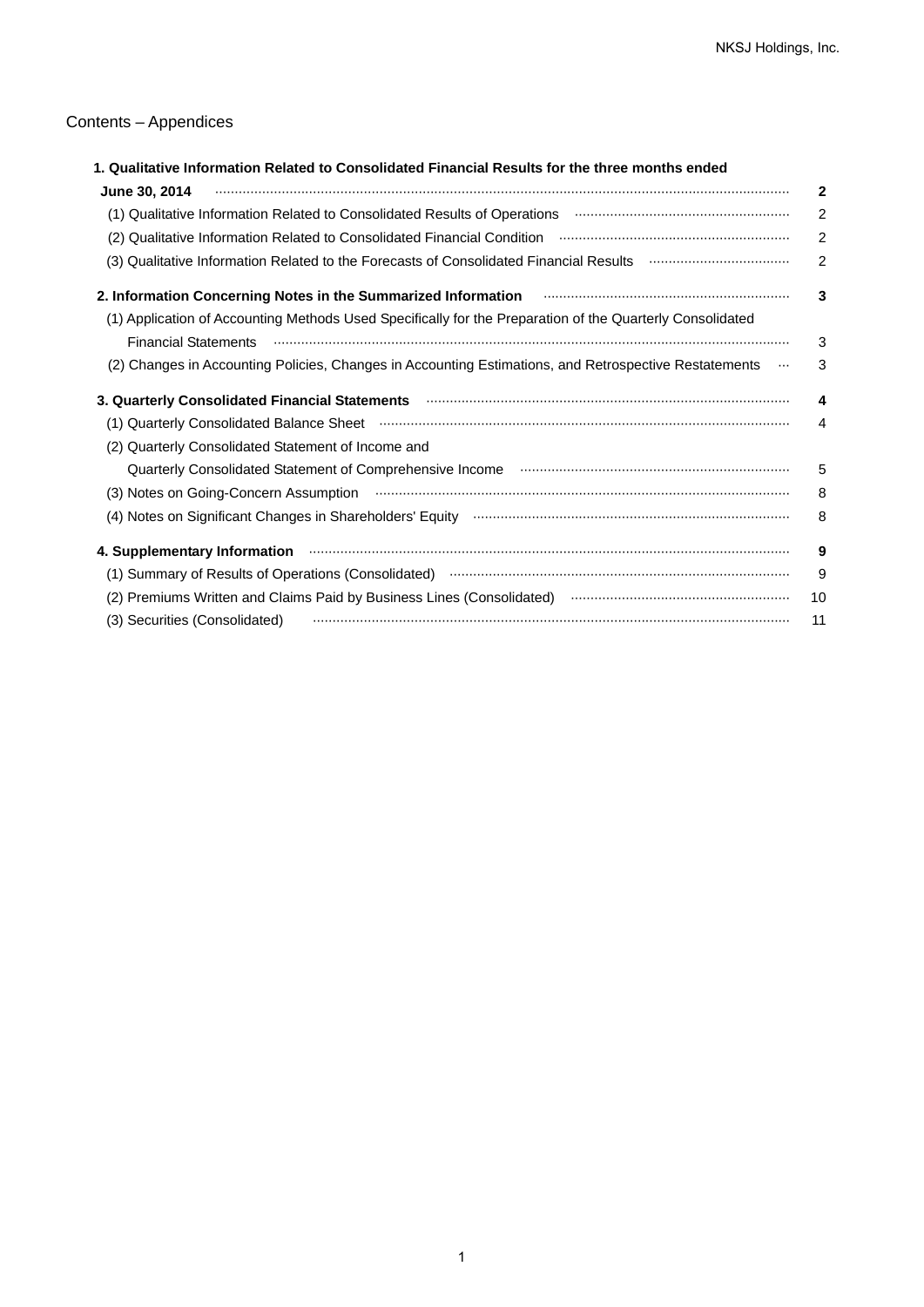## **1. Qualitative Information Related to Consolidated Financial Results for the three months ended June 30, 2014**

(1) Qualitative Information Related to Consolidated Results of Operations

During the three months ended June 30, 2014, the Japanese economy saw improved corporate earnings, due mainly to the effects of economic policies, monetary easing and others, despite a downturn from the lastminute demand seen ahead of a consumption tax rate increase. Combined with firm public works spending, the Japanese economy continued to stage a moderate recovery.

Under these circumstances, the NKSJ Group's consolidated financial results for the three months ended June 30, 2014 were as follows:

For the period, underwriting income was 746.3 billion yen, investment income was 50.2 billion yen and other ordinary income was 5.9 billion yen. As the result, ordinary income for the period was 802.4 billion yen, an increase of 96.8 billion yen compared with the same period last year. Meanwhile, for the period, underwriting expenses was 632.9 billion yen, investment expenses was 1.2 billion yen, operating, general and administrative expenses was 111.4 billion yen and other ordinary expenses was 3.0 billion yen. As the result, ordinary expenses for the period were 748.7 billion yen, an increase of 54.7 billion yen from the same period last year.

 As a result of the foregoing, NKSJ Holdings, Inc. (the "Company") reported ordinary profit, calculated as ordinary income minus ordinary expenses, of 53.7 billion yen, an increase of 42.1 billion yen compared with the same period last year.

The Company posted net loss, after extraordinary items, net of income taxes and deferred income taxes and income attributable to non-controlling interests, of 4.0 billion yen, a decrease of 7.1 billion yen compared with net income for the three months ended June 30, 2013.

(2) Qualitative Information Related to Consolidated Financial Condition

Total assets as of June 30, 2014 amounted to 9,590.9 billion yen on a consolidated basis, an increase of 91.1 billion yen from March 31, 2014, due mainly to an increase in unrealized gains and losses on securities available for sale.

(3) Qualitative Information Related to the Forecasts of Consolidated Financial Results

For the fiscal year ending March 31, 2015 (full year), the Company is forecasting consolidated ordinary profit of 152.0 billion yen and net income of 33.0 billion yen. There is no change from the forecasts in the Summary of Consolidated Financial Results disclosed on May 20, 2014.

2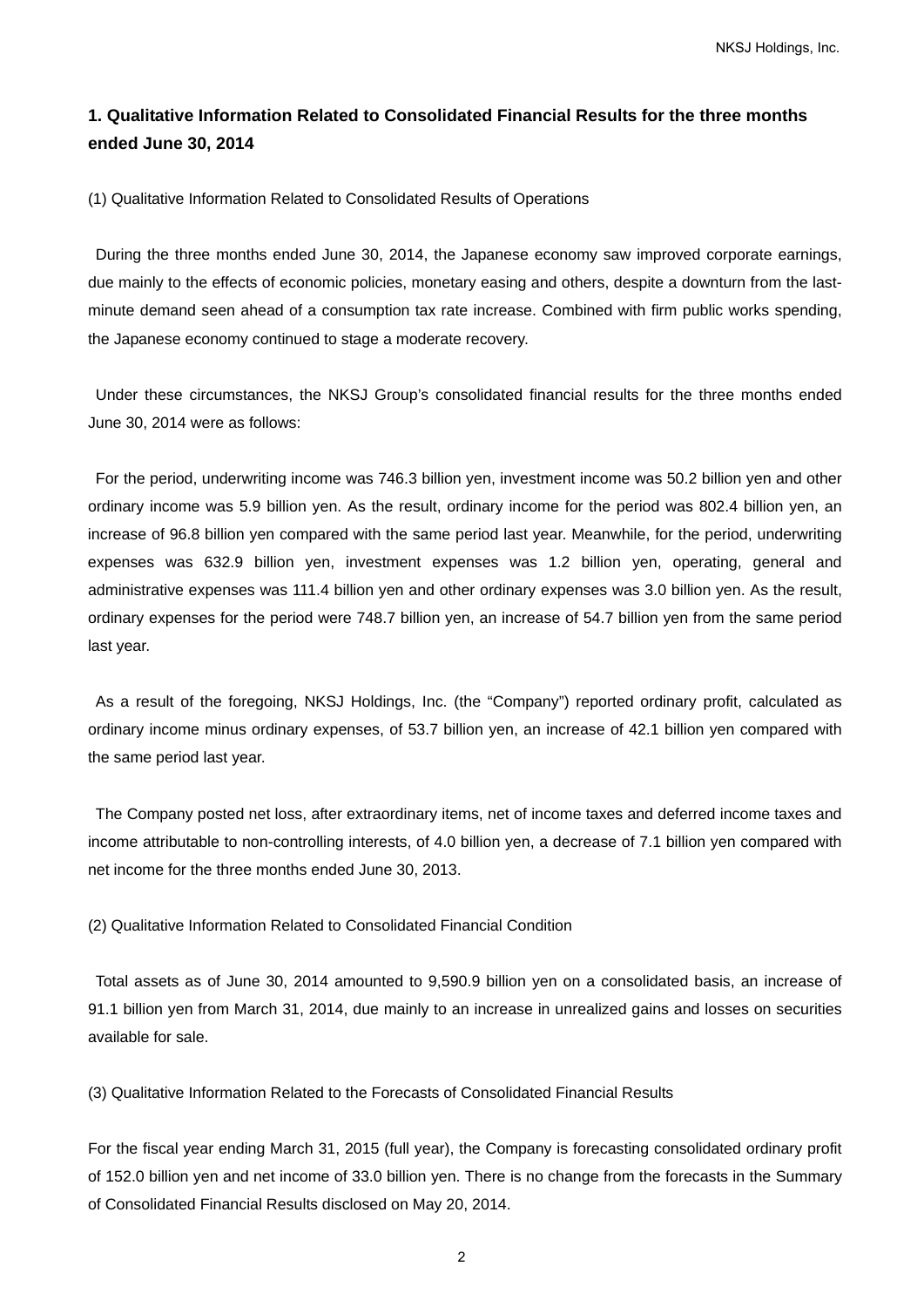### **2. Information Concerning Notes in the Summarized Information**

(1) Application of Accounting Methods Used Specifically for the Preparation of the Quarterly Consolidated Financial Statements

Income tax expenses are calculated by multiplying net income before income taxes by an estimated effective tax rate, which is a reasonable estimate of the effective tax rate after applying tax effect accounting to net income before income taxes for the fiscal year that includes this first quarter. However, if the use of this estimated effective tax rate produces significantly unreasonable results, income tax expenses are calculated by using the statutory effective tax rate.

(2) Changes in Accounting Policies, Changes in Accounting Estimations, and Retrospective Restatements (Changes in accounting policies)

NKSJ Holdings, Inc. ("NKSJ") has applied the "Accounting Standard for Retirement Benefits" (Accounting Standards Board of Japan Statement No. 26, May 17, 2012, hereinafter "Retirement Benefits Accounting Standard") and the "Guidance on Accounting Standard for Retirement Benefits" (Accounting Standards Board of Japan Guidance No. 25, May 17, 2012, hereinafter "Retirement Benefits Guidance") with regard to the provisions laid down in the main clause of Paragraph 35 of the Retirement Benefits Accounting Standard and the main clause of Paragraph 67 of the Retirement Benefits Guidance, from the three months ended June 30, 2014. Accordingly, NKSJ reviewed the calculation method for retirement benefit obligation and service cost, and changed the method of attributing expected benefit to periods from straight-line attribution method or point method to benefit formula method. NKSJ also changed the way of determining discount rate, from use

of the number of years approximate to average remaining service period of employees as bond maturity, which is the basis of determining the discount rate, to use of a single weighted average discount rate reflecting the expected periods of payment of retirement benefits and amount of benefit payment for each expected payment period.

Application of the Retirement Benefits Accounting Standard, etc. is in line with the transitional measures provided in Paragraph 37 of the Retirement Benefits Accounting Standard. The impact from the change in calculation method for retirement benefit obligation and service cost was recognized as retained earnings at the beginning of the three months ended June 30, 2014.

As a result, net defined benefit liability decreased by 6,733 million yen and retained earnings increased by 4,665 million yen at the beginning of the three months ended June 30, 2014. The impact on ordinary profit and net loss before income taxes and non-controlling interests for the three months ended June 30, 2014 was immaterial.

3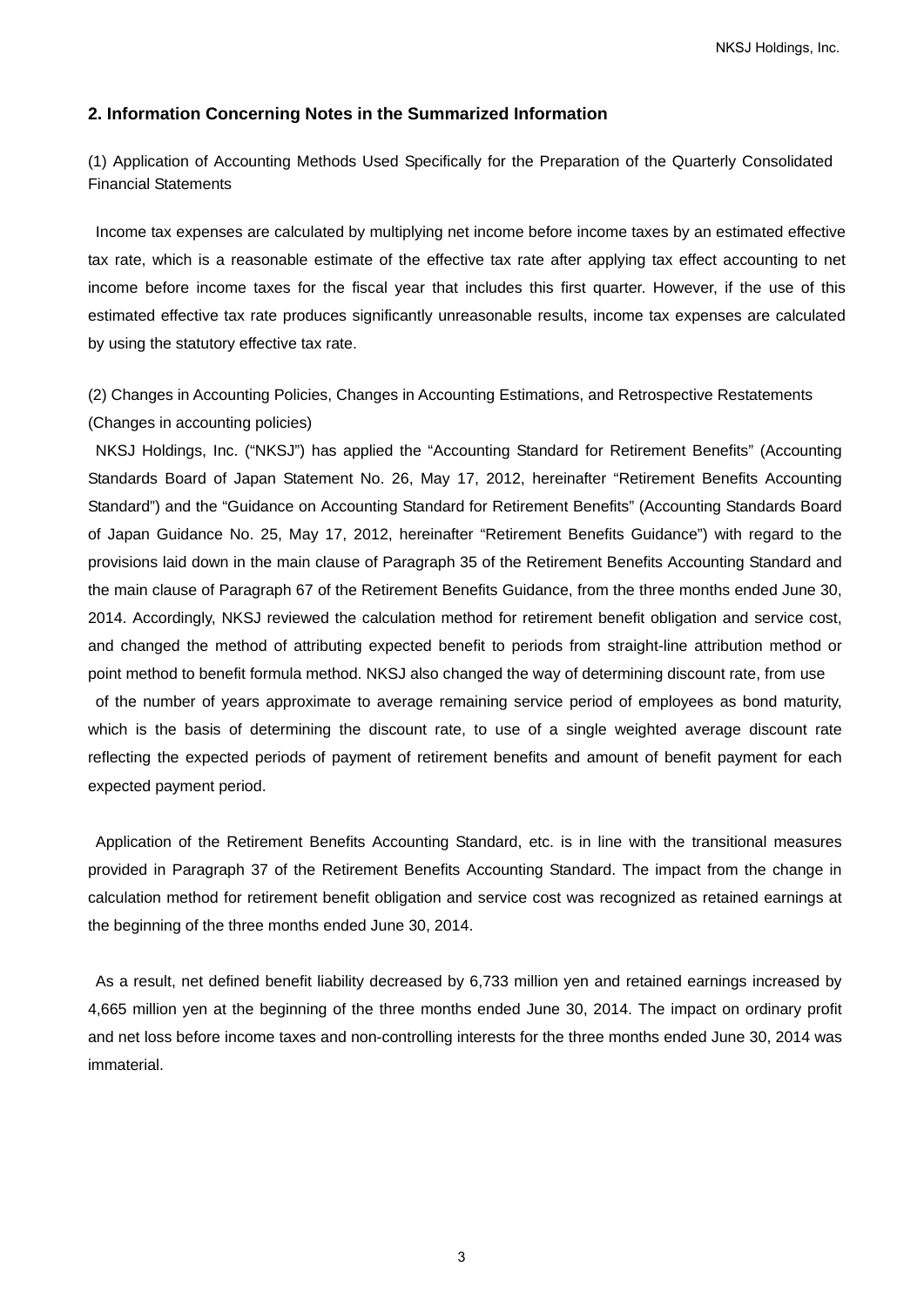# 3. Quarterly Consolidated Financial Statements

(1) Quarterly Consolidated Balance Sheet

|                                                       |                      | (Millions of yen)   |
|-------------------------------------------------------|----------------------|---------------------|
|                                                       | As of March 31, 2014 | As of June 30, 2014 |
| Assets:                                               |                      |                     |
| Cash and deposits                                     | 471,481              | 391,044             |
| Call loans                                            | 75,000               | 143,000             |
| Receivables under resale agreements                   | 126,984              | 52,992              |
| Monetary receivables bought                           | 16,951               | 15,855              |
| Money trusts                                          | 97,850               | 76,740              |
| <b>Securities</b>                                     | 6,896,907            | 7,089,018           |
| Loans                                                 | 606,541              | 600,336             |
| Tangible fixed assets                                 | 349,968              | 346,700             |
| Intangible fixed assets                               | 66,904               | 98,173              |
| Other assets                                          | 720,934              | 736,455             |
| Net defined benefit asset                             | 240                  | 242                 |
| Deferred tax assets                                   | 63,095               | 37,078              |
| Customers' liabilities for acceptances and guarantees | 12,299               | 9,360               |
| Allowance for possible credit losses                  | (5,360)              | (6,007)             |
| <b>Total assets</b>                                   | 9,499,799            | 9,590,992           |
| Liabilities:                                          |                      |                     |
| Underwriting funds:                                   | 7,301,760            | 7,511,971           |
| Reserve for outstanding losses and claims             | 1,100,613            | 1,220,515           |
| Underwriting reserves                                 | 6,201,146            | 6,291,456           |
| Corporate bonds                                       | 261,560              | 141,424             |
| <b>Other liabilities</b>                              | 371,054              | 359,366             |
| Net defined benefit liability                         | 95,814               | 90,018              |
| Reserve for retirement benefits to directors          | 58                   | 57                  |
| Reserve for bonus payments                            | 22,195               | 6,576               |
| Reserve for bonus payments to directors               | 185                  |                     |
| Reserves under the special laws:                      | 43,790               | 45,923              |
| Reserve for price fluctuation                         | 43,790               | 45,923              |
| Deferred tax liabilities                              | 926                  | 2,374               |
| Acceptances and guarantees                            | 12,299               | 9,360               |
| <b>Total liabilities</b>                              | 8,109,646            | 8,167,074           |
| Net assets:                                           |                      |                     |
| Shareholders' equity:                                 |                      |                     |
| Common stock                                          | 100,045              | 100,045             |
| Capital surplus                                       | 438,536              | 438,338             |
| Retained earnings                                     | 188,087              | 176,505             |
| Treasury stock                                        | (9,825)              | (19, 159)           |
| Total shareholders' equity                            | 716,845              | 695,729             |
| Accumulated other comprehensive income:               |                      |                     |
| Unrealized gains and losses on securities available   |                      |                     |
| for sale                                              | 659,375              | 718,575             |
| Deferred gains and losses on hedges                   | 7,205                | 7,100               |
| Foreign currency translation adjustments              | (4, 341)             | (8, 124)            |
| Remeasurements of defined benefit plans               | 3,120                | 3,139               |
| Total accumulated other comprehensive income          | 665,360              | 720,690             |
| Stock acquisition rights                              | 1,851                | 1,236               |
| Non-controlling interests                             | 6,096                | 6,260               |
| Total net assets                                      | 1,390,153            | 1,423,918           |
| Total liabilities and net assets                      | 9,499,799            | 9,590,992           |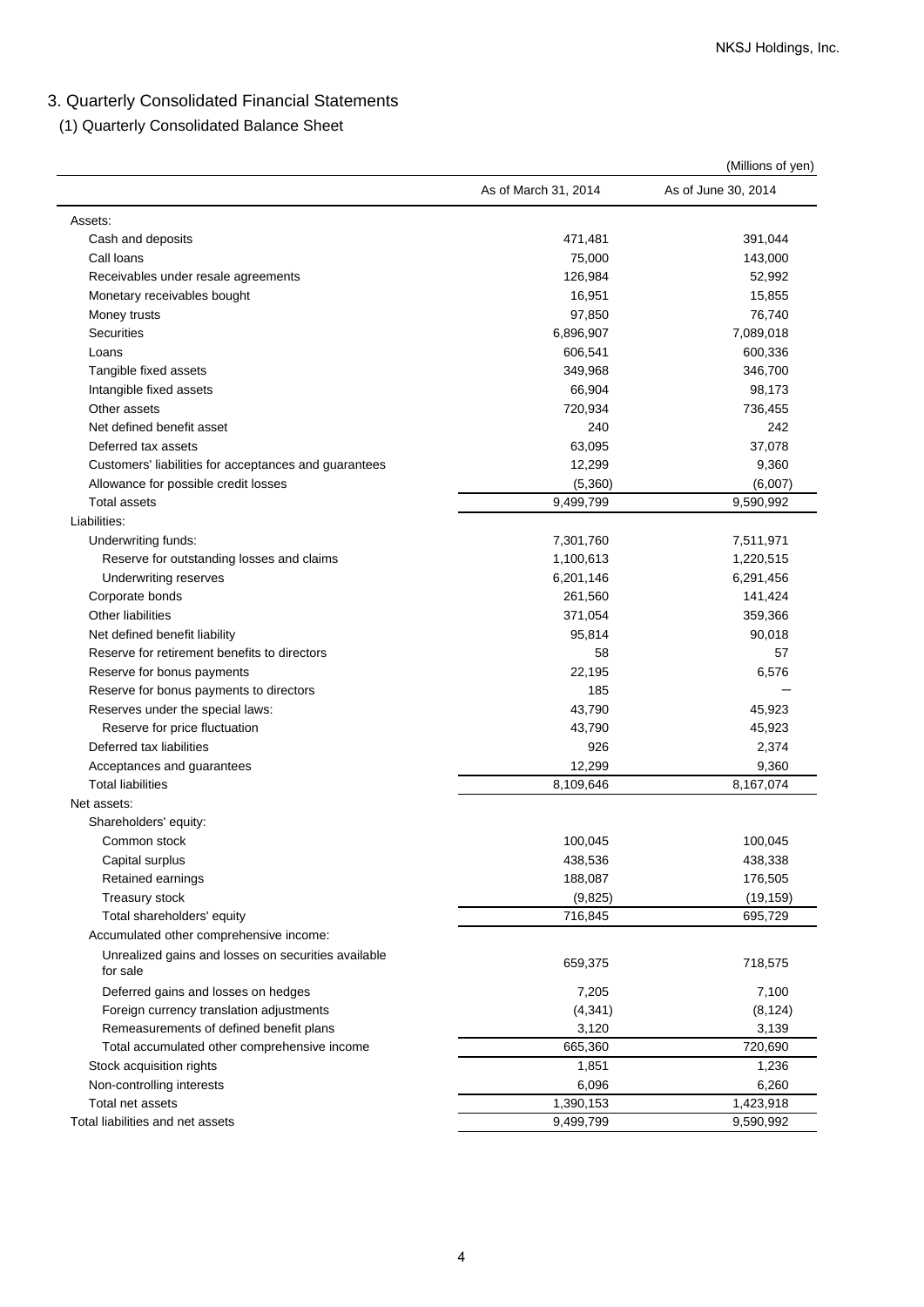# (2) Quarterly Consolidated Statement of Income and Quarterly Consolidated Statement of Comprehensive Income Quarterly Consolidated Statement of Income

Three months ended June 30, 2014

|                                                                        |                                                                      | (Millions of yen)                                                    |
|------------------------------------------------------------------------|----------------------------------------------------------------------|----------------------------------------------------------------------|
|                                                                        | Three months ended<br>June 30, 2013<br>(April 1 to<br>June 30, 2013) | Three months ended<br>June 30, 2014<br>(April 1 to<br>June 30, 2014) |
| Ordinary income:                                                       | 705,661                                                              | 802,485                                                              |
| Underwriting income:                                                   | 653,028                                                              | 746,340                                                              |
| Net premiums written                                                   | 542,694                                                              | 614,846                                                              |
| Deposits of premiums by policyholders                                  | 33,244                                                               | 31,173                                                               |
| Interest and dividend income on deposits of premiums, etc.             | 12,568                                                               | 11,829                                                               |
| Life insurance premiums written                                        | 62,401                                                               | 64,004                                                               |
| Reversal of reserve for outstanding losses and claims                  |                                                                      | 23,868                                                               |
| Investment income:                                                     | 49,518                                                               | 50,231                                                               |
| Interest and dividend income                                           | 43,525                                                               | 46,327                                                               |
| Investment gains on money trusts                                       | 1,345                                                                | 1,720                                                                |
| Investment gains on trading securities                                 | 18                                                                   |                                                                      |
| Gains on sales of securities                                           | 12,408                                                               | 11,319                                                               |
| Transfer of interest and dividend income on deposits of premiums, etc. | (12, 568)                                                            | (11, 829)                                                            |
| Other ordinary income                                                  | 3,114                                                                | 5,914                                                                |
| Ordinary expenses:                                                     | 694,011                                                              | 748,726                                                              |
| Underwriting expenses:                                                 | 580,367                                                              | 632,956                                                              |
| Net claims paid                                                        | 309,050                                                              | 367,826                                                              |
| Loss adjustment expenses                                               | 33,643                                                               | 33,648                                                               |
| Net commissions and brokerage fees                                     | 99,659                                                               | 114,765                                                              |
| Maturity refunds to policyholders                                      | 52,509                                                               | 50,603                                                               |
| Life insurance claims paid and other payments                          | 16,514                                                               | 17,965                                                               |
| Provision for reserve for outstanding losses and claims                | 9,967                                                                |                                                                      |
| Provision for underwriting reserves                                    | 57,765                                                               | 47,096                                                               |
| Investment expenses:                                                   | 4,167                                                                | 1,245                                                                |
| Investment losses on money trusts                                      | 628                                                                  | 84                                                                   |
| Investment losses on trading securities                                |                                                                      | 80                                                                   |
| Losses on sales of securities                                          | 284                                                                  | 714                                                                  |
| Impairment losses on securities                                        | 2,444                                                                | 134                                                                  |
| Operating, general and administrative expenses                         | 105,642                                                              | 111,466                                                              |
| Other ordinary expenses:                                               | 3,834                                                                | 3,057                                                                |
| Interest paid                                                          | 2,960                                                                | 2,266                                                                |
| Ordinary profit                                                        | 11,649                                                               | 53,759                                                               |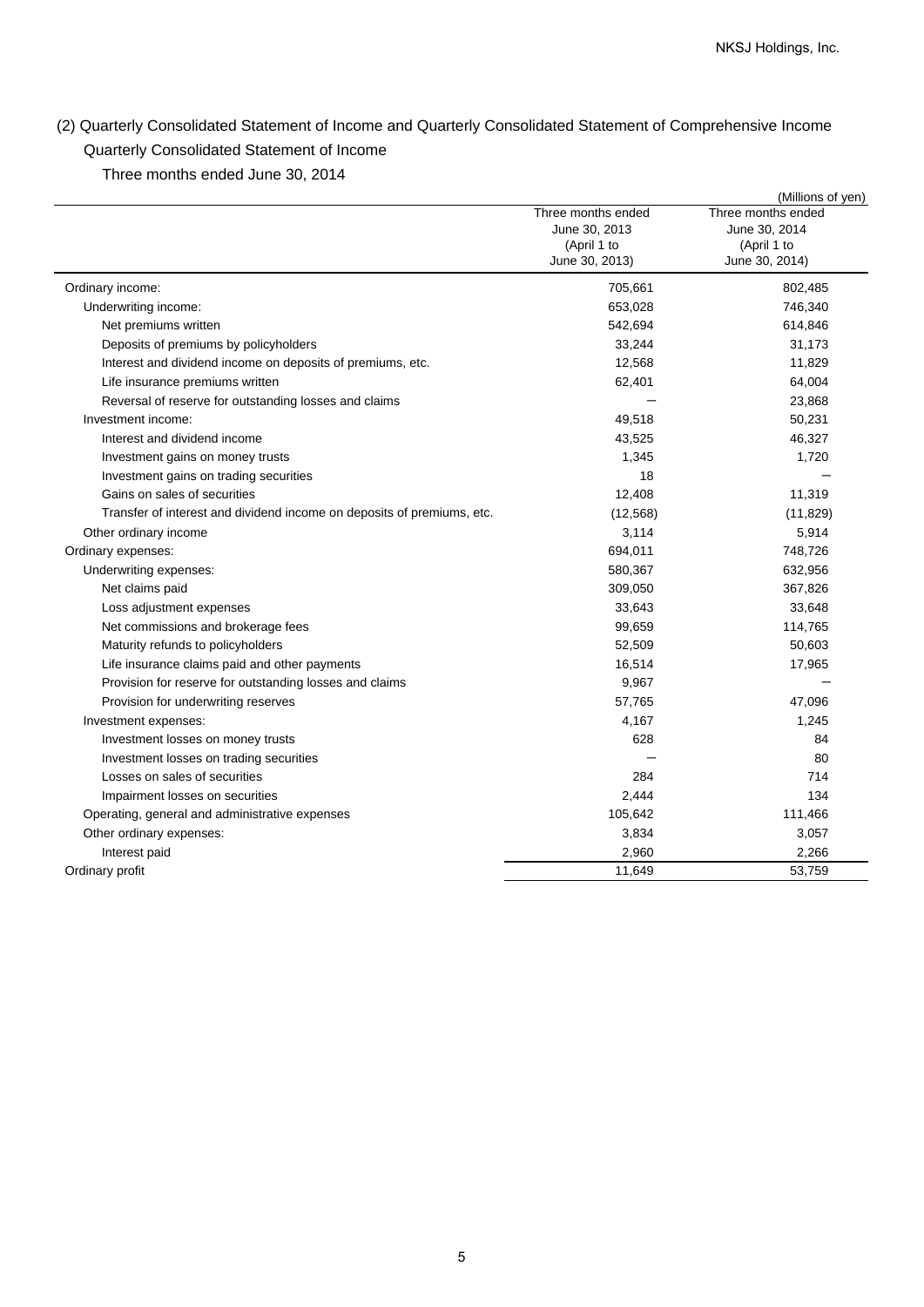## NKSJ Holdings, Inc.

|                                                                     |                    | (Millions of yen)  |
|---------------------------------------------------------------------|--------------------|--------------------|
|                                                                     | Three months ended | Three months ended |
|                                                                     | June 30, 2013      | June 30, 2014      |
|                                                                     | (April 1 to        | (April 1 to        |
|                                                                     | June 30, 2013)     | June 30, 2014)     |
| Extraordinary gains:                                                | 380                | 218                |
| Gains on disposal of fixed assets                                   | 37                 | 77                 |
| Other extraordinary gains                                           | 342                | 140                |
| <b>Extraordinary losses:</b>                                        | 7,476              | 60,089             |
| Losses on disposal of fixed assets                                  | 111                | 255                |
| Impairment losses                                                   | 2,369              |                    |
| Provision for reserves under the special laws:                      | 2,071              | 2,132              |
| Provision for reserve for price fluctuation                         | 2,071              | 2,132              |
| Other extraordinary losses                                          | 2,924              | 57,701             |
| Net income (loss) before income taxes and non-controlling interests | 4,553              | (6, 111)           |
| Income taxes and deferred income taxes                              | 1,375              | (2,204)            |
| Net income (loss) before non-controlling interests                  | 3,178              | (3,907)            |
| Income attributable to non-controlling interests                    | 77                 | 131                |
| Net income (loss)                                                   | 3,100              | (4,038)            |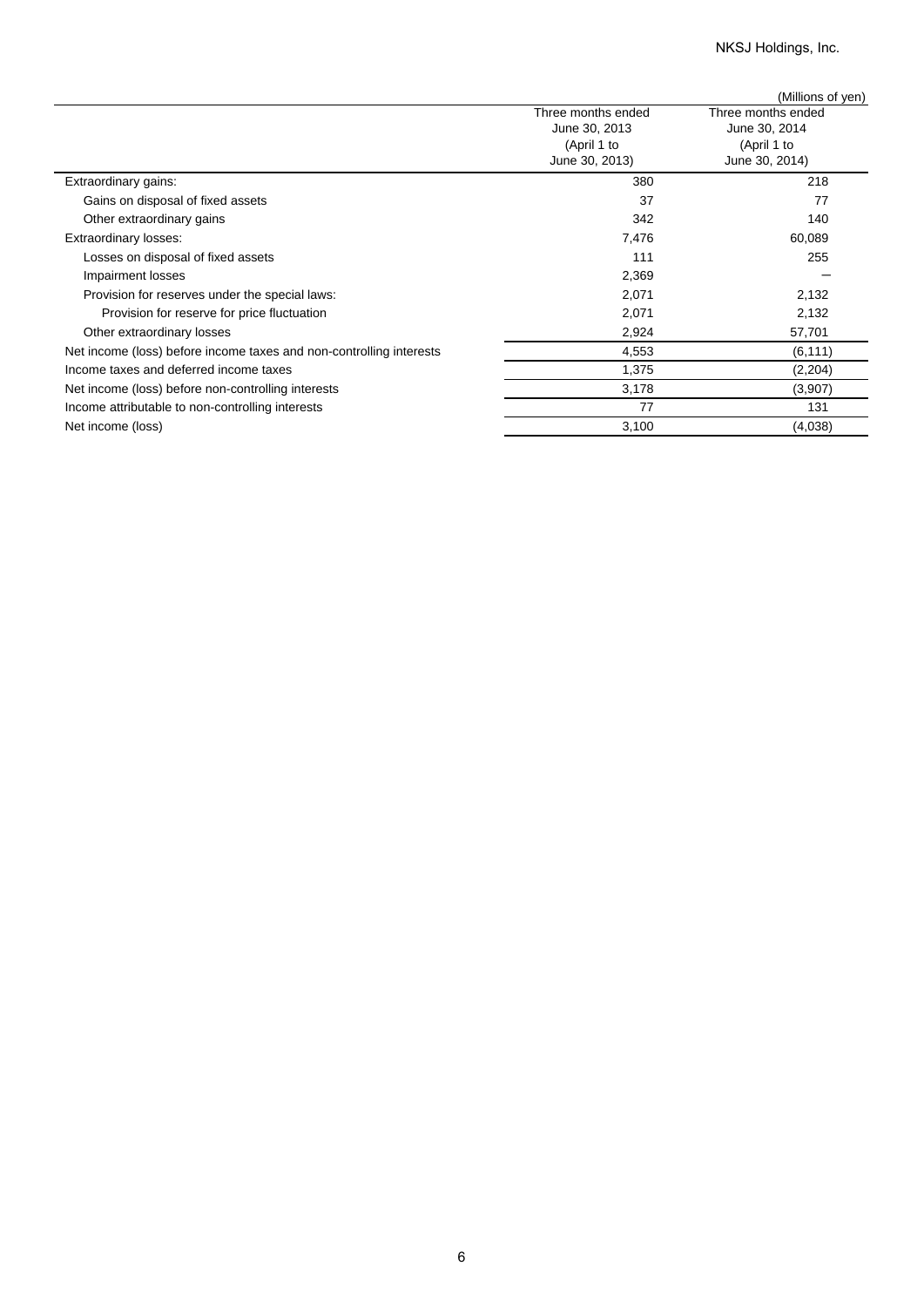# Quarterly Consolidated Statement of Comprehensive Income

Three months ended June 30, 2014

|                                                                                            |                    | (Millions of yen)  |
|--------------------------------------------------------------------------------------------|--------------------|--------------------|
|                                                                                            | Three months ended | Three months ended |
|                                                                                            | June 30, 2013      | June 30, 2014      |
|                                                                                            | (April 1 to        | (April 1 to        |
|                                                                                            | June 30, 2013)     | June 30, 2014)     |
| Net income (loss) before non-controlling interests                                         | 3,178              | (3,907)            |
| Other comprehensive income:                                                                |                    |                    |
| Unrealized gains and losses on securities available for sale                               | 27,787             | 59,156             |
| Deferred gains and losses on hedges                                                        | (2,096)            | (104)              |
| Foreign currency translation adjustments                                                   | 12,946             | (3, 413)           |
| Remeasurements of defined benefit plans                                                    |                    | 18                 |
| Share of other comprehensive income of affiliates accounted for<br>under the equity method | 729                | (12)               |
| Total other comprehensive income                                                           | 39,366             | 55,645             |
| Comprehensive income                                                                       | 42,544             | 51,737             |
| (Comprehensive income attributable to)                                                     |                    |                    |
| Comprehensive income attributable to shareholders of the parent                            | 42,196             | 51,727             |
| Comprehensive income attributable to non-controlling interests                             | 347                | 10                 |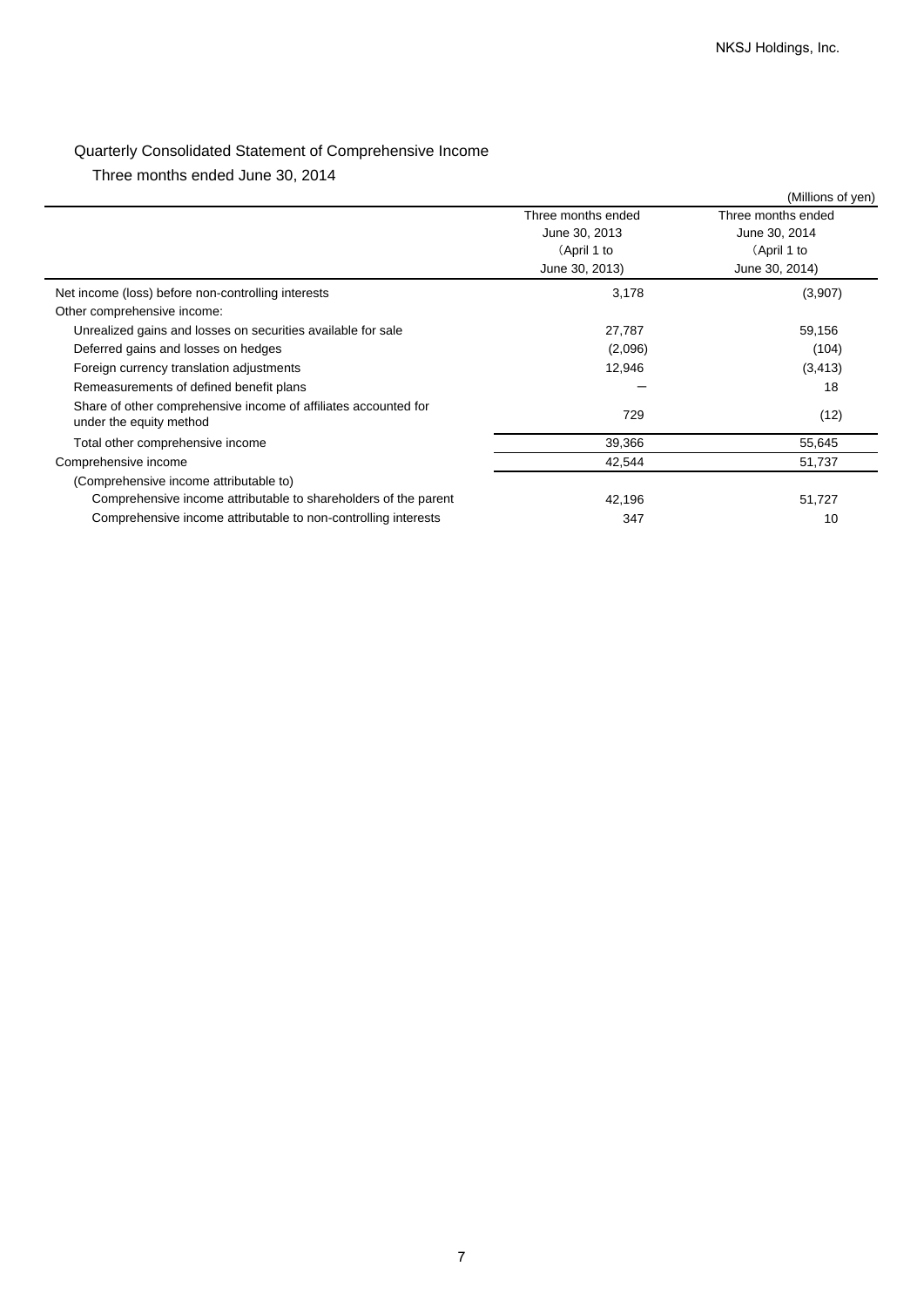(3) Notes on Going-Concern Assumption

None.

(4) Notes on Significant Changes in Shareholders' Equity

None.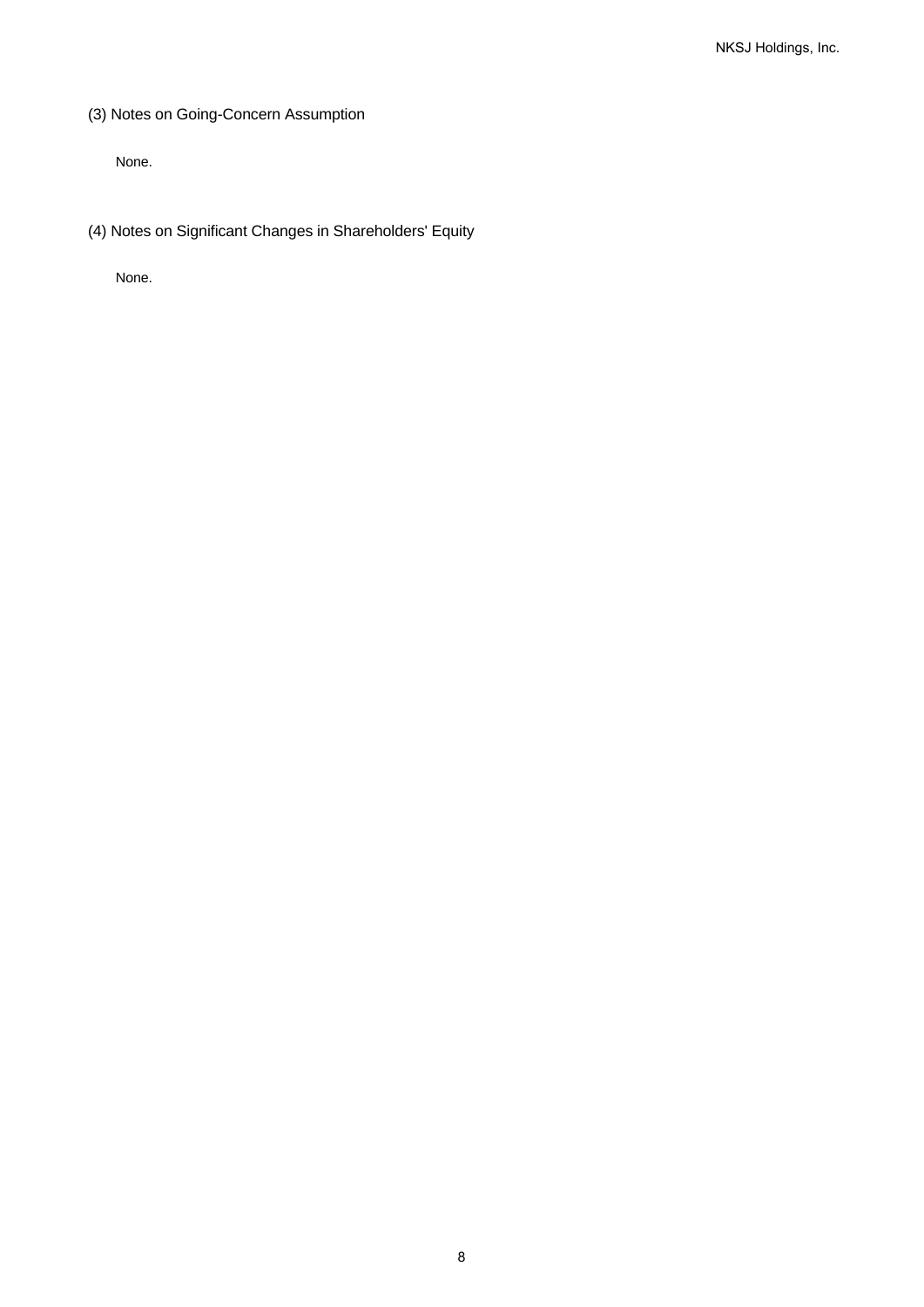# **4. Supplementary Information**

(1) Summary of Results of Operations (Consolidated)

|                                                                     |                                     |                                     |                        | (Millions of yen) |
|---------------------------------------------------------------------|-------------------------------------|-------------------------------------|------------------------|-------------------|
|                                                                     | Three months ended<br>June 30, 2013 | Three months ended<br>June 30, 2014 | Increase<br>(Decrease) | Rate of<br>change |
|                                                                     | (April 1 to<br>June 30, 2013)       | (April 1 to<br>June 30, 2014)       |                        |                   |
| Ordinary income and expenses:                                       |                                     |                                     |                        | $\%$              |
| Underwriting income:                                                | 653,028                             | 746,340                             | 93,312                 | 14.3              |
| Net premiums written                                                | 542,694                             | 614,846                             | 72,152                 | 13.3              |
| Deposits of premiums by policyholders                               | 33,244                              | 31,173                              | (2,071)                | (6.2)             |
| Life insurance premiums written                                     | 62,401                              | 64,004                              | 1,602                  | 2.6               |
| Underwriting expenses:                                              | 580,367                             | 632,956                             | 52,589                 | 9.1               |
| Net claims paid                                                     | 309,050                             | 367,826                             | 58,775                 | 19.0              |
| Loss adjustment expenses                                            | 33,643                              | 33,648                              | 5                      | 0.0               |
| Net commissions and brokerage fees                                  | 99,659                              | 114,765                             | 15,106                 | 15.2              |
| Maturity refunds to policyholders                                   | 52,509                              | 50,603                              | (1,905)                | (3.6)             |
| Life insurance claims paid and other payments                       | 16,514                              | 17,965                              | 1,451                  | 8.8               |
| Investment income:                                                  | 49,518                              | 50,231                              | 712                    | 1.4               |
| Interest and dividend income                                        | 43,525                              | 46,327                              | 2,801                  | 6.4               |
| Gains on sales of securities                                        | 12,408                              | 11,319                              | (1,089)                | (8.8)             |
| Investment expenses:                                                | 4,167                               | 1,245                               | (2,921)                | (70.1)            |
| Losses on sales of securities                                       | 284                                 | 714                                 | 430                    | 151.5             |
| Impairment losses on securities                                     | 2,444                               | 134                                 | (2,309)                | (94.5)            |
| Operating, general and administrative expenses                      | 105,642                             | 111,466                             | 5,823                  | 5.5               |
| Other ordinary income and expenses                                  | (720)                               | 2,856                               | 3,576                  |                   |
| Ordinary profit                                                     | 11,649                              | 53,759                              | 42,109                 | 361.5             |
| Extraordinary gains and losses:                                     |                                     |                                     |                        |                   |
| Extraordinary gains                                                 | 380                                 | 218                                 | (162)                  | (42.7)            |
| <b>Extraordinary losses</b>                                         | 7,476                               | 60,089                              | 52,612                 | 703.7             |
| Extraordinary gains and losses                                      | (7,095)                             | (59, 871)                           | (52, 775)              |                   |
| Net income (loss) before income taxes and non-controlling interests | 4,553                               | (6, 111)                            | (10,665)               | (234.2)           |
| Income taxes and deferred income taxes                              | 1,375                               | (2,204)                             | (3,580)                | (260.2)           |
| Net income (loss) before non-controlling interests                  | 3,178                               | (3,907)                             | (7,085)                | (222.9)           |
| Income attributable to non-controlling interests                    | 77                                  | 131                                 | 54                     | 69.8              |
| Net income (loss)                                                   | 3,100                               | (4,038)                             | (7, 139)               | (230.3)           |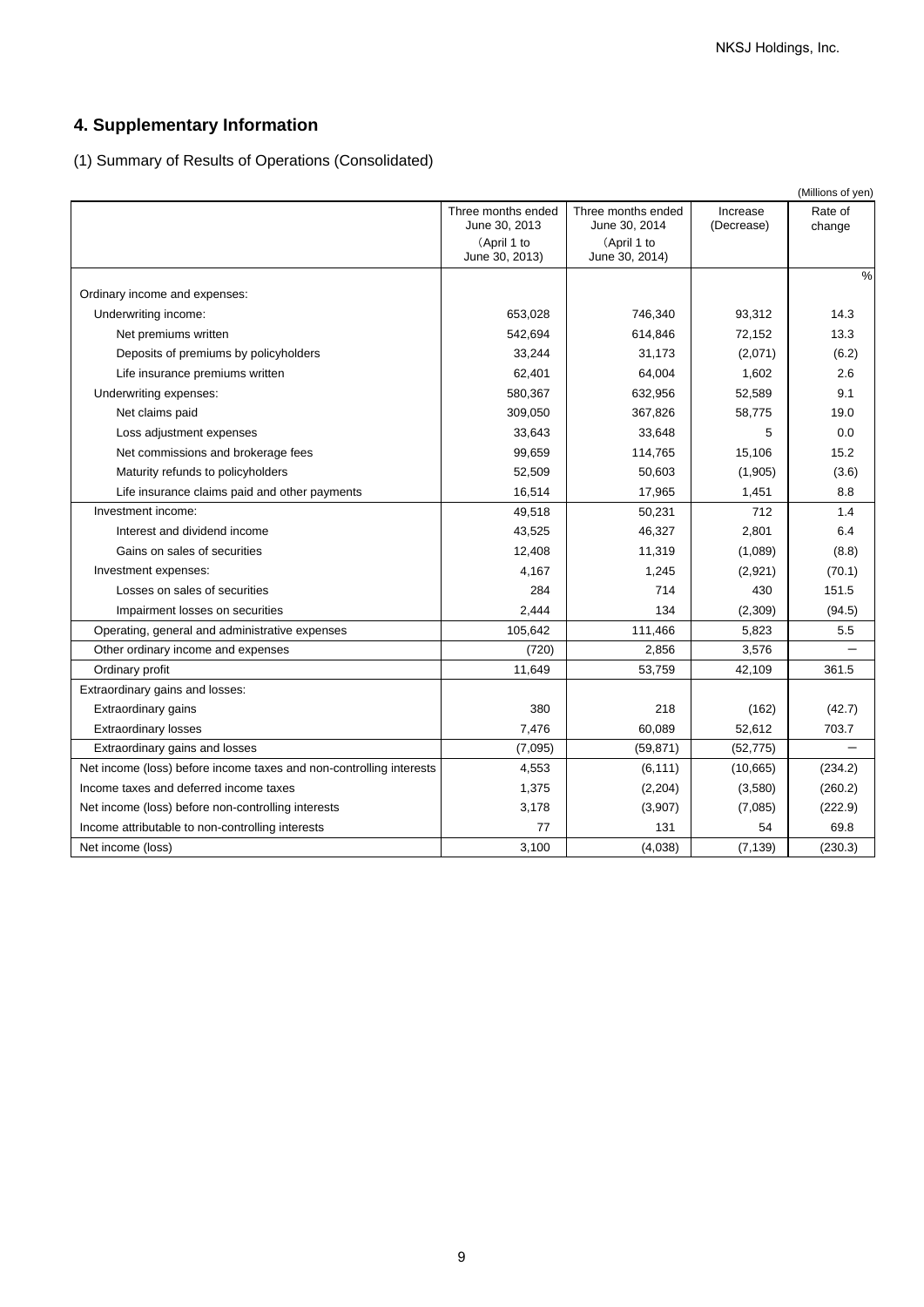### (2) Premiums Written and Claims Paid by Business Lines (Consolidated)

Direct premiums written (including deposits of premiums by policyholders)

|                                           |                                |                                  |                   |         |                                  | (Millions of yen) |
|-------------------------------------------|--------------------------------|----------------------------------|-------------------|---------|----------------------------------|-------------------|
|                                           |                                | Three months ended June 30, 2013 |                   |         | Three months ended June 30, 2014 |                   |
|                                           |                                | (April 1 to June 30, 2013)       |                   |         | (April 1 to June 30, 2014)       |                   |
| <b>Business line</b>                      | % of total<br>Amount<br>amount |                                  | Rate of<br>change | Amount  | % of total<br>amount             | Rate of<br>change |
|                                           |                                | $\%$                             | %                 |         | %                                | %                 |
| Fire and allied insurance                 | 97,792                         | 15.2                             | 2.0               | 112,547 | 16.1                             | 15.1              |
| Marine insurance                          | 18,498                         | 2.9                              | 14.1              | 19,309  | 2.8                              | 4.4               |
| Personal accident insurance               | 77,324                         | 12.0                             | (3.1)             | 77,056  | 11.0                             | (0.3)             |
| Voluntary automobile insurance            | 272,931                        | 42.3                             | 3.8               | 291,939 | 41.8                             | 7.0               |
| Compulsory automobile liability insurance | 79,741                         | 12.4                             | 5.2               | 81,182  | 11.6                             | 1.8               |
| <b>Others</b>                             | 98,339                         | 15.3                             | 9.0               | 115,741 | 16.6                             | 17.7              |
| Total                                     | 644,628                        | 100.0                            | 3.8               | 697,777 | 100.0                            | 8.2               |
| Deposits of premiums by policyholders     | 33,244                         | 5.2                              | (9.5)             | 31,173  | 4.5                              | (6.2)             |

Note) The above figures represent amounts after offsetting internal transactions among segments.

#### Net premiums written

|                                           |                                                     |                                  |       |         |                                  | (Millions of yen) |
|-------------------------------------------|-----------------------------------------------------|----------------------------------|-------|---------|----------------------------------|-------------------|
|                                           |                                                     | Three months ended June 30, 2013 |       |         | Three months ended June 30, 2014 |                   |
|                                           |                                                     | (April 1 to June 30, 2013)       |       |         | (April 1 to June 30, 2014)       |                   |
| <b>Business line</b>                      | % of total<br>Rate of<br>Amount<br>change<br>amount |                                  |       | Amount  | % of total<br>amount             | Rate of<br>change |
|                                           |                                                     | $\%$                             | $\%$  |         | %                                | %                 |
| Fire and allied insurance                 | 59,377                                              | 10.9                             | 2.8   | 83,833  | 13.6                             | 41.2              |
| Marine insurance                          | 14,198                                              | 2.6                              | 19.6  | 16,069  | 2.6                              | 13.2              |
| Personal accident insurance               | 53,906                                              | 9.9                              | 1.5   | 54,720  | 8.9                              | 1.5               |
| Voluntary automobile insurance            | 272,506                                             | 50.2                             | 3.7   | 292,298 | 47.5                             | 7.3               |
| Compulsory automobile liability insurance | 61,626                                              | 11.4                             | (2.8) | 70,756  | 11.5                             | 14.8              |
| <b>Others</b>                             | 81,078                                              | 14.9                             | 5.3   | 97,167  | 15.8                             | 19.8              |
| Total                                     | 542,694                                             | 100.0                            | 3.2   | 614,846 | 100.0                            | 13.3              |

Note) The above figures represent amounts after offsetting internal transactions among segments.

### Net claims paid

|                                           |                                                     |                                  |        |         |                                  | (Millions of yen) |
|-------------------------------------------|-----------------------------------------------------|----------------------------------|--------|---------|----------------------------------|-------------------|
|                                           |                                                     | Three months ended June 30, 2013 |        |         | Three months ended June 30, 2014 |                   |
|                                           |                                                     | (April 1 to June 30, 2013)       |        |         | (April 1 to June 30, 2014)       |                   |
| <b>Business line</b>                      | % of total<br>Rate of<br>Amount<br>change<br>amount |                                  |        | Amount  | % of total<br>amount             | Rate of<br>change |
|                                           |                                                     | $\frac{0}{0}$                    | %      |         | $\%$                             | %                 |
| Fire and allied insurance                 | 40,696                                              | 13.2                             | (31.0) | 78,190  | 21.3                             | 92.1              |
| Marine insurance                          | 5,750                                               | 1.9                              | 3.3    | 6,947   | 1.9                              | 20.8              |
| Personal accident insurance               | 25,853                                              | 8.4                              | 5.0    | 25,371  | 6.9                              | (1.9)             |
| Voluntary automobile insurance            | 151,596                                             | 49.1                             | (4.6)  | 159,977 | 43.5                             | 5.5               |
| Compulsory automobile liability insurance | 54,396                                              | 17.6                             | (5.9)  | 55,826  | 15.2                             | 2.6               |
| Others                                    | 30.756                                              | 10.0                             | 3.7    | 41,512  | 11.3                             | 35.0              |
| Total                                     | 309,050                                             | 100.0                            | (7.9)  | 367,826 | 100.0                            | 19.0              |

Note) The above figures represent amounts after offsetting internal transactions among segments.